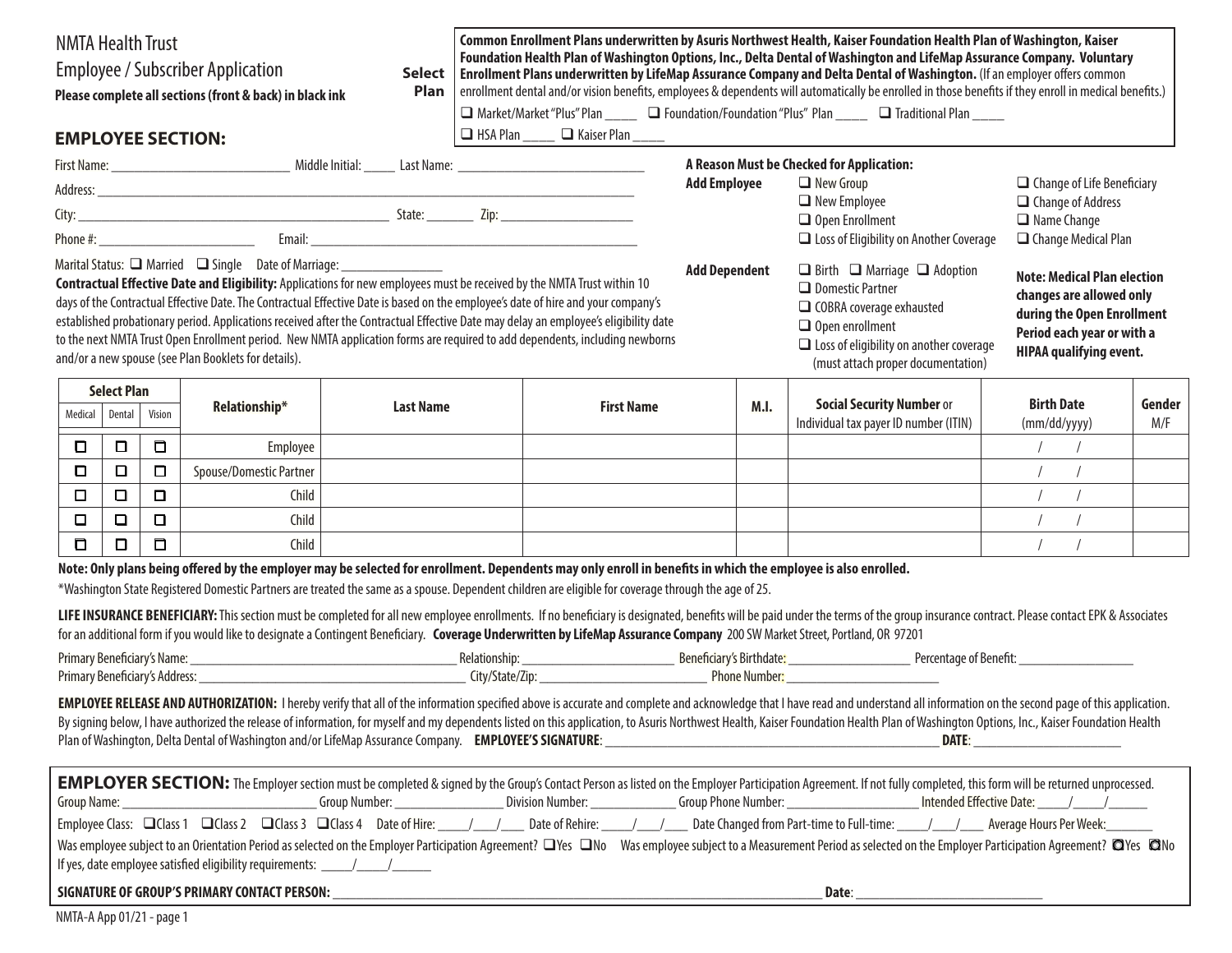If any dependent child(ren) being added is/are covered under another plan and the natural parents are divorced or separated, Washington State regulations require that we ask the following:

Name of parent with custody (if parents have dual custody, indicate):

If divorced, did the court establish financial responsibility for the child(ren)'s health care?  $\Box$  Yes  $\Box$  No (Please provide a copy of the divorce decree maintenance agreement outlining coverage specifications.) If YES, please specify the name and address of the parent with responsibility:

#### **Do you or any of your dependents applying for coverage have coverage with any health care plan? □ Yes □ No** Will coverage remain in effect? □ Yes □ No **IMPORTANT: If you or any of your dependents applying for coverage have coverage with any health care plan, you MUST complete the information below.**

#### **OTHER CURRENT OR PRIOR INSURANCE COVERAGE: THER**

| Other Insurance Company Full Address: _________                                                                                                                                                                                                         |                                                                                                                                                                                                                                |                                                                |  |  |  |  |  |  |
|---------------------------------------------------------------------------------------------------------------------------------------------------------------------------------------------------------------------------------------------------------|--------------------------------------------------------------------------------------------------------------------------------------------------------------------------------------------------------------------------------|----------------------------------------------------------------|--|--|--|--|--|--|
|                                                                                                                                                                                                                                                         | Policyholder's Name: 1993 Mames 2020 Mames 2020 Mames 2020 Mames 2020 Mammes 2020 Mammes 2020 Mammes 2020 Mammes 2020 Mammes 2020 Mammes 2020 Mammes 2020 Mammes 2020 Mammes 2020 Mammes 2020 Mammes 2020 Mammes 2020 Mammes 2 |                                                                |  |  |  |  |  |  |
|                                                                                                                                                                                                                                                         |                                                                                                                                                                                                                                |                                                                |  |  |  |  |  |  |
| Persons covered by prior insurance (list names and date of birth for each): _______________________                                                                                                                                                     |                                                                                                                                                                                                                                |                                                                |  |  |  |  |  |  |
| <b>Type of Coverage:</b> $\square$ Medical $\square$ Pharmacy $\square$ Dental $\square$ Vision $\square$ Medicare<br><b>Type of Policy:</b> $\Box$ Group $\Box$ Individual $\Box$ Medicaid $\Box$ Medicare Part A $\Box$ Medicare Part B $\Box$ Other: |                                                                                                                                                                                                                                |                                                                |  |  |  |  |  |  |
|                                                                                                                                                                                                                                                         |                                                                                                                                                                                                                                |                                                                |  |  |  |  |  |  |
| If employee or dependents have Medicare, what was the begin date for Part A: _______________                                                                                                                                                            | Part B:                                                                                                                                                                                                                        | Medicare HIC# with Alpha Suffix: Medicare Museum Alpha Suffix: |  |  |  |  |  |  |
|                                                                                                                                                                                                                                                         | Reason: □ Disability □ Over Age 65 □ End Stage Renal Disease                                                                                                                                                                   |                                                                |  |  |  |  |  |  |

**Application Agreement:** I have provided these answers as part of the application procedure required by Asuris Northwest Health, Kaiser Foundation Health Plan of Washington Options, Inc., Kaiser Foundation Health Plan of Washington, Delta Dental of Washington and/or LifeMap Assurance Company to enroll in coverage and I certify that all information completed on this form is true, correct and complete. I understand that Asuris Northwest Health, Kaiser Foundation Health Plan of Washington Options, Inc., Kaiser Foundation Health Plan of Washington, Delta Dental of Washington and/or LifeMap Assurance Company will rely on each answer in making coverage and rating determinations. It is a crime to knowingly provide false, incomplete, or misleading information to an insurance company for the purpose of defrauding the company. Penalties include imprisonment, fines, and denial of insurance benefits.

**HIPAA Special Enrollment Provisions:** If I have waived enrollment and completed a "Waiver of Insurance Form" for myself or any of my dependents (including my spouse) because of other health insurance or group health plan coverage, I may in the future be able to enroll the waived individuals in this plan, provided I request enrollment within 30 days after the other coverage of the individual(s) ends due to loss of eligibility or an employer's ceasing to contribute toward that other coverage. In addition, if I have a new dependent as a result of marriage, birth, adoption, or placement for adoption, I may be able to enroll myself and my dependents, provided that I request enrollment within 30 days after the marriage, or within 60 days after the birth, adoption, or placement.

**Release of Information:** I acknowledge and understand my health plan may request or disclose health information about me or my dependents (persons who are eligible for benefits coverage and are listed on the enrollment form) for the purpose of facilitating health care treatment, payment or for the purpose of business operations necessary to administer health care benefits; or as required by law\*. Health information requested or disclosed may be related to treatment or services performed by: a physician, dentist, pharmacist or other physical or behavioral health care practitioner; a clinic, hospital, long term care or other medical facility; any

other institution providing care, treatment, consultation, pharmaceuticals or supplies; or an insurance carrier or group health plan. Health information requested or disclosed may include, but is not limited to: claims records, correspondence, medical records, billing statements, diagnostic imaging reports, laboratory reports, dental records, or hospital records (including nursing records and progress notes). This acknowledgement does not apply to obtaining information regarding psychotherapy notes. A separate authorization will be used for psychotherapy notes.

\* For more information about such uses and disclosures, including uses and disclosures required by law, please refer to the Notice of Privacy Practices. A copy is available from our website at www.epkbenefits.com or by phone at (800) 545-7011 or (425) 641-7762.

Coverage underwritten by: **Asuris Northwest Health**

 528 East Spokane Falls Boulevard, Suite 301-- Spokane, WA 98111  **Kaiser Foundation Health Plan of Washington Options, Inc. and Kaiser Foundation Health Plan of Washington** 601 Union St, Suite 3100, Seattle, WA 98101 P.O. Box 34750, Seattle, WA 98124-9745  **Delta Dental of Washington** 400 Fairview Ave N., Suite 800, Seattle, WA 98109 **LifeMap Assurance Company** 200 SW Market Street, Portland, OR 97201  **First Choice Employee Assistance Program** 600 University St, Suite 1400, Seattle, WA 98101

Mailor Fax to:EPK & Associates, Inc. - 15375 SE 30th Place #380 - Bellevue, WA 98007 Phone: 800-545-7011 - Fax 425-641-8114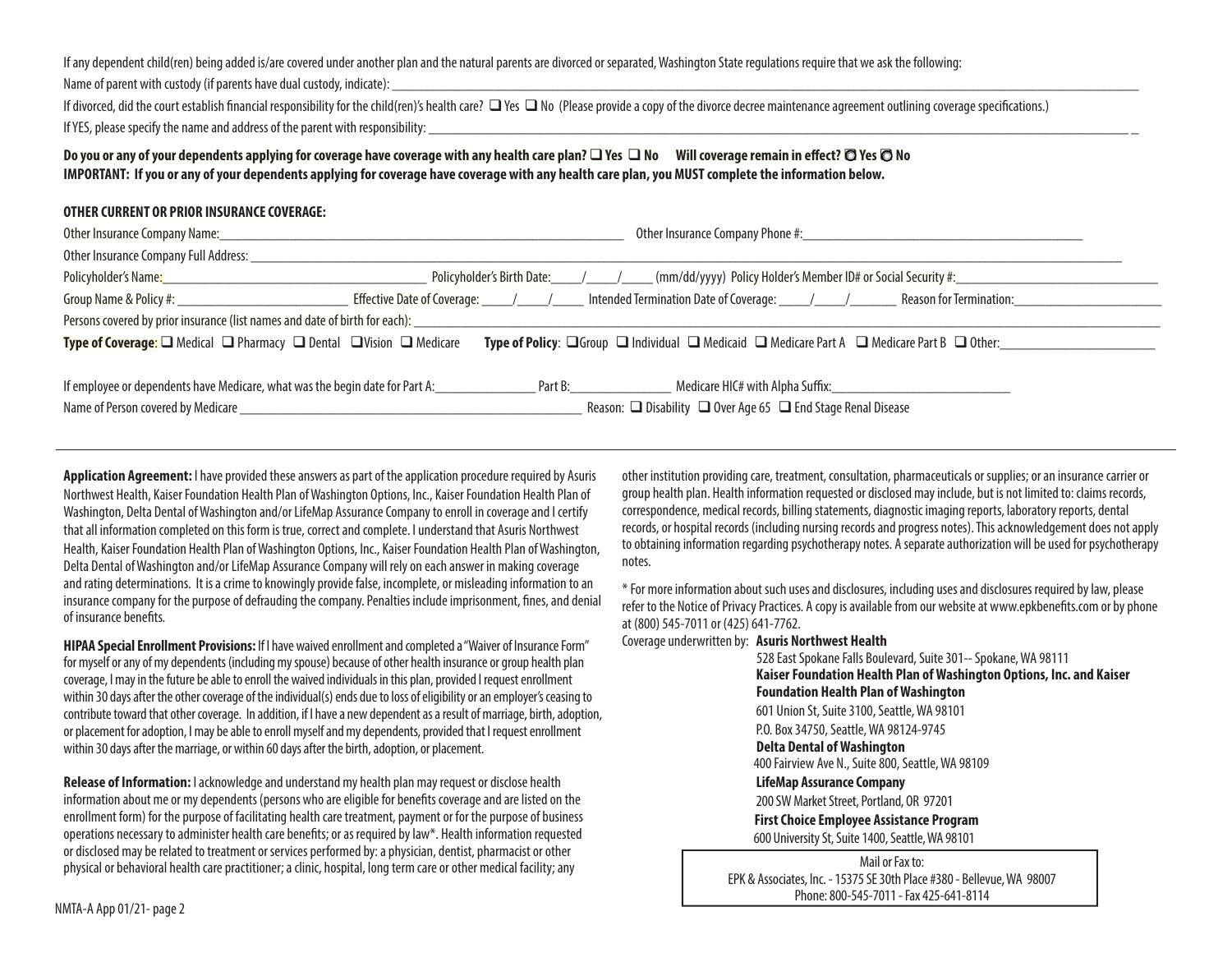# NMTA Health Trust Employee / Subscriber Application

## **Please use this page, if necessary, to enroll additional dependents.**

## **EMPLOYEE SECTION: MPLOYEE**

Employee Social Security Number: \_\_\_\_\_\_\_\_\_\_\_\_\_\_\_\_\_\_\_\_\_ mployee

First Name: irst Name:\_\_\_\_\_\_\_\_\_\_\_\_\_\_\_\_\_\_\_\_\_\_\_ Middle Initial: \_\_\_\_ Last Name: \_\_\_\_\_\_\_\_\_\_\_\_\_\_\_\_\_\_\_\_\_\_\_\_

## **Addtional Dependents Continued from First Page**

| <b>Select Plan</b> |        |        |               |                  |                   |      | <b>Social Security Number or</b>      | <b>Birth Date</b> | Gender |
|--------------------|--------|--------|---------------|------------------|-------------------|------|---------------------------------------|-------------------|--------|
| Medical            | Dental | Vision | Relationship* | <b>Last Name</b> | <b>First Name</b> | M.I. | Individual tax payer ID number (ITIN) | (mm/dd/yyyy)      | M/F    |
| $\Box$             | $\Box$ | $\Box$ | Child         |                  |                   |      |                                       |                   |        |
| $\Box$             | $\Box$ | $\Box$ | Child         |                  |                   |      |                                       |                   |        |
| $\Box$             | $\Box$ | $\Box$ | Child         |                  |                   |      |                                       |                   |        |
| $\Box$             | $\Box$ | $\Box$ | Child         |                  |                   |      |                                       |                   |        |
| $\Box$             | $\Box$ | $\Box$ | Child         |                  |                   |      |                                       |                   |        |
| □                  | $\Box$ | $\Box$ | Child         |                  |                   |      |                                       |                   |        |
| О                  | $\Box$ | $\Box$ | Child         |                  |                   |      |                                       |                   |        |
| $\Box$             | $\Box$ | $\Box$ | Child         |                  |                   |      |                                       |                   |        |
| $\Box$             | $\Box$ | $\Box$ | Child         |                  |                   |      |                                       |                   |        |
| □                  | $\Box$ | $\Box$ | Child         |                  |                   |      |                                       |                   |        |
| $\Box$             | $\Box$ | $\Box$ | Child         |                  |                   |      |                                       |                   |        |
| $\Box$             | $\Box$ | $\Box$ | Child         |                  |                   |      |                                       |                   |        |
| $\Box$             | $\Box$ | $\Box$ | Child         |                  |                   |      |                                       |                   |        |
| $\Box$             | $\Box$ | $\Box$ | Child         |                  |                   |      |                                       |                   |        |
| О                  | $\Box$ | $\Box$ | Child         |                  |                   |      |                                       |                   |        |
| $\Box$             | $\Box$ | $\Box$ | Child         |                  |                   |      |                                       |                   |        |
| □                  | $\Box$ | $\Box$ | Child         |                  |                   |      |                                       |                   |        |
| □                  | $\Box$ | $\Box$ | Child         |                  |                   |      |                                       |                   |        |
| $\Box$             | $\Box$ | $\Box$ | Child         |                  |                   |      |                                       |                   |        |

Note: Only plans being offered by the employer may be selected for enrollment. Dependents may only enroll in benefits in which the employee is also enrolled.

\*Washington State Registered Domestic Partners are treated the same as a spouse. Dependent children are eligible for coverage through the age of 25.

NMTA-A App 01/21 - page 3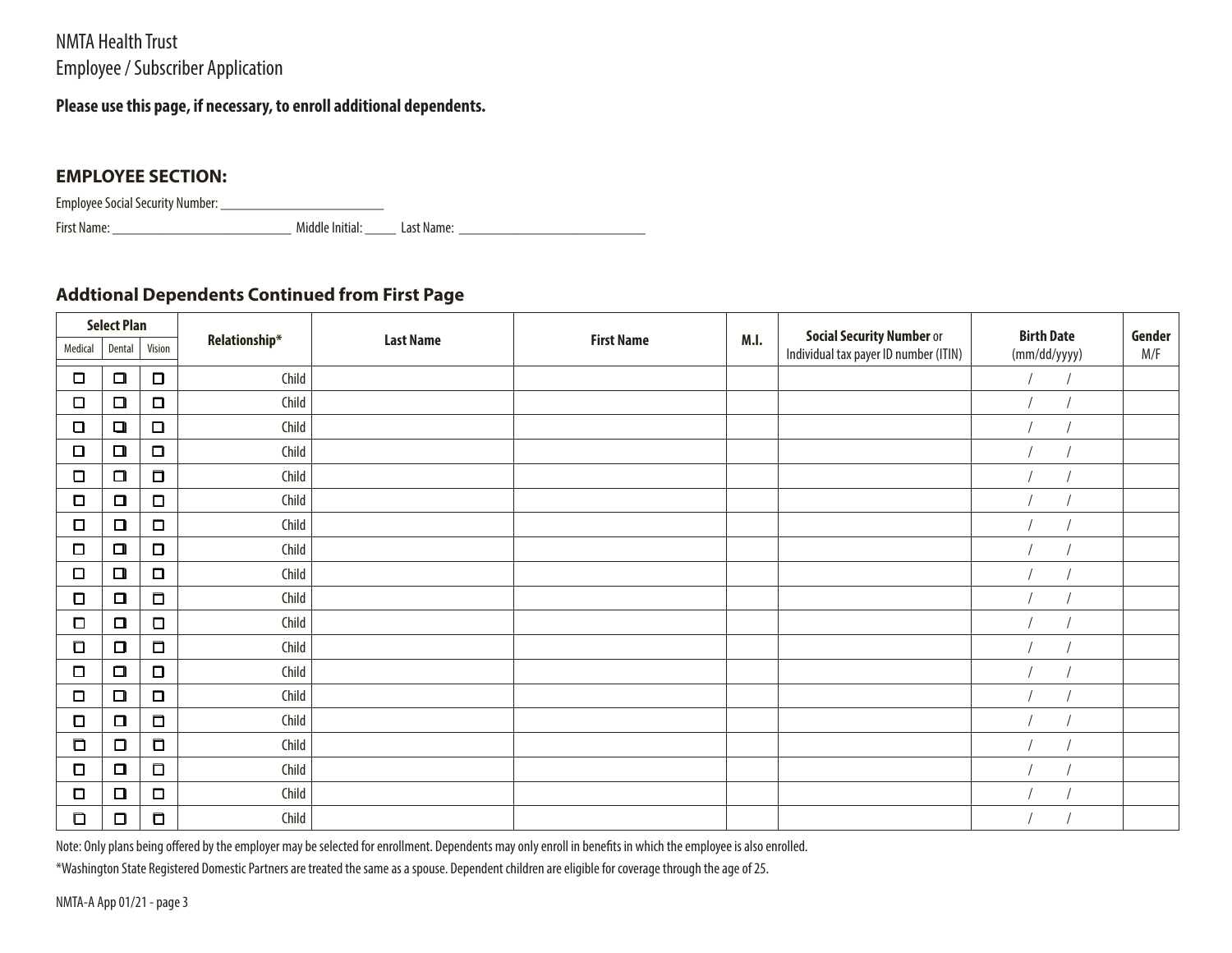### **DISCRIMINATION IS AGAINST THE LAW**

Asuris complies with applicable Federal civil rights laws and does not discriminate on the basis of race, color, national origin, age, disability, or sex. Asuris does not exclude people or treat them differently because of race, color, national origin, age, disability, or sex.

Asuris:

- Provides free aids and services to people with disabilities to communicate effectively with us, such as:
	- o Qualified sign language interpreters
	- $\circ$  Written information in other formats (large print, audio, accessible electronic formats, other formats)
- Provides free language services to people whose primary language is not English, such as:
	- o Qualified interpreters
	- o Information written in other languages

If you need these services, contact us at 888-232-8229.

If you believe that Asuris has failed to provide these services or discriminated in another way on the basis of race, color, national origin, age, disability, or sex, you can file a grievance with our civil rights coordinator at M/S CS B32B, P.O. Box 1271, Portland, OR 97207-1271, phone: 888-232-8229, TTY: 711, email: CS@Asuris.com. Please indicate you wish to file a civil rights grievance. You can file a grievance in person or by mail, fax, or email. If you need help filing a grievance our Civil Rights Coordinator is available to help you. You can also file a civil rights complaint with the U.S. Department of Health and Human Services, Office for Civil Rights electronically through the Office for Civil Rights Complaint Portal, available at https://ocrportal.hhs.gov/ocr/portal/lobby.jsf, or by mail or phone at: U.S. Department of Health and Human Services, 200 Independence Avenue SW., Room 509F, HHH Building, Washington, DC 20201, 1-800-368- 1019, 800-537-7697 (TDD). Complaint forms are available at http://www.hhs.gov/ocr/office/file/index.html.

#### **HELP IN OTHER LANGUAGES**

The following translations help people who do not read English understand their rights and responsibilities and who to call for help. Including these translations is a federal requirement for all health plans sold on the state or federal marketplaces.

**Spanish: Este aviso tiene información importante.** Asuris cumple con las leyes de derechos civiles federales aplicables y no discrimina sobre la base de raza, color, nacionalidad, edad, discapacidad o sexo. Este aviso tiene información importante sobre su solicitud o cobertura. Busque las fechas importantes en este aviso. Es posible que tenga que tomar alguna acción en un determinado plazo para mantener su cobertura de salud o ayuda con los costos. Usted tiene derecho a obtener esta información y otra información sobre su solicitud o cobertura, en su propio idioma y sin costo. Llame al 888-232-8229. (TTY: 711)

**Chinese Traditional:** 本通知含有重要資訊。Asuris 遵守適用之聯邦政府民權法,不會因種族、膚色、原始出 生國籍、年齡、身心障礙或性別的不同而予以差別待遇。本通知含有有關您申請或進行承保的重要資訊。請留 意本通知內的重要日期。請在期限之前採取行動,以確保您的醫療保障或協助支付費用。您有權索取使用您語 言撰寫的這類資訊,以及有關您申請或承保的相關資訊。請撥打 888-232-8229 索取。(聽障專線:711)

**Vietnamese: Thông báo này có Thông tin Quan trọng.** Asuris tuân thủ luật pháp Liên bang về quyền công dân hiện hành và không phân biệt đối xử theo chủng tộc, màu da, nguồn gốc quốc gia, độ tuổi, khuyết tật hoặc giới tính. Thông báo này có thông tin quan trọng về đơn đăng ký hoặc bảo hiểm của quý vị. Tìm những ngày chính trong thông báo này. Quý vị có thể cần hành động trước một số thời hạn để duy trì bảo hiểm sức khỏe của mình hoặc được giúp đỡ có tính phí. Quý vị có quyền lấy thông tin này và thông tin khác về đơn đăng ký hoặc bảo hiểm, bằng ngôn ngữ của mình miễn phí. Gọi số 888-232-8229. (TTY: 711)

**Korean:** 이 공지 사항에는 중요 정보가 들어 있습니다**.** Asuris은 해당 연방 민권법을 준수하며 인종, 피부색, 출신 국가, 연령, 장애, 또는 성별에 따라 차별하지 않습니다. 이 공지 사항에는 해당 신청서 또는 적용 범위에 관한 중요한 정보가 있습니다. 이 공지 사항의 주요 날짜를 찾아 보십시오. 해당 건강 보험을 그대로 유지하거나 비용을 지원 받으려면 특정 기한까지 조치를 취하셔야 합니다. 귀하는 모국어로 작성된 본 정보나 해당 신청서 또는 보장 범위에 대한 기타 정보를 무료로 받을 수 있는 권리가 있습니다. 888-232-8229로 연락하십시오. (TTY: 711)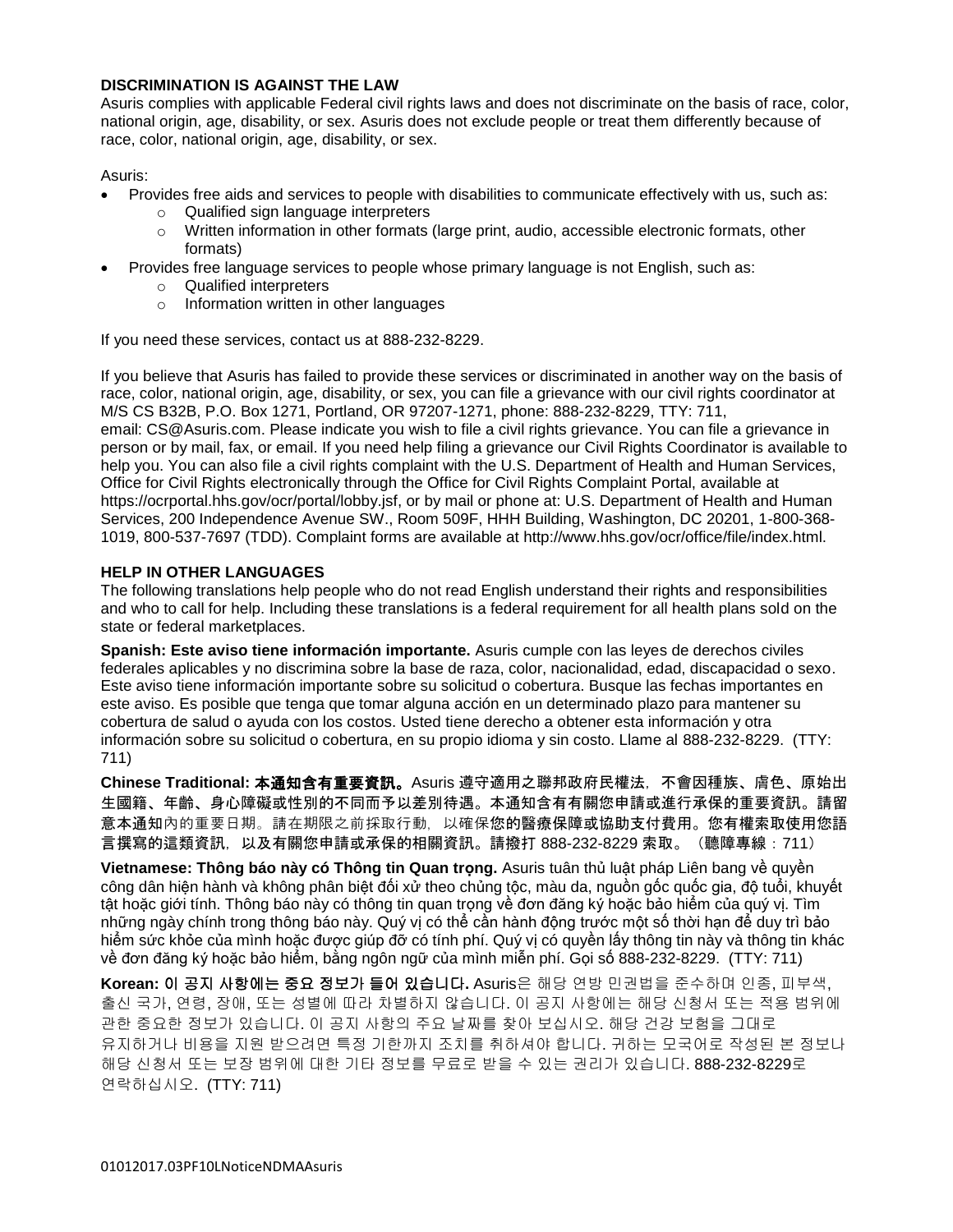**Russian: В данном Уведомлении содержится важная информация.** Asuris несет обязательства по соблюдению применимых норм федерального законодательства о гражданских правах и не допускает дискриминации по признаку расы, цвета кожи, национального происхождения, возраста, статуса инвалидности или пола. В данном уведомлении содержится важная информация о вашем заявлении или страховом покрытии. Обратите внимание на ключевые даты, указанные в данном уведомлении. Возможно, вам нужно предпринять некоторые действия к определенному сроку, чтоб сохранить страховое покрытие или получить помощь с расходами. Вы имеете право получить данную, а также прочую информацию о вашем заявлении или страховом покрытии на родном языке бесплатно. Позвоните по номеру 888-232-8229. (TTY: 711)

**Tagalog: Ang Abiso na ito ay may Mahalagang Impormasyon.** Ang Asuris ay sumusunod sa mga naaangkop na Pederal na batas sa mga karapatang sibil at hindi nagdidiskrimina batay sa lahi, kulay, bansang pinagmulan, edad, kapansanan, o kasarian. Ang abiso na ito ay may mahalagang impormasyon tungkol sa iyong aplikasyon o coverage. Hanapin ang mga importanteng petsa sa abiso na ito. Maaaring kailangan mong gumawa ng hakbang hanggang sa mga partikular na takdang araw upang mapanatili mo ang iyong coverage sa kalusugan o tulong sa mga gastusin. May karapatan kang makuha ang impormasyong ito, at iba pang impormasyon tungkol sa iyong aplikasyon o coverage, sa iyong sariling wika nang walang bayad. Tumawag sa 888-232-8229. (TTY: 711)

**Ukrainian: Це повідомлення містить важливу інформацію.** Asuris дотримується застосовного федерального законодавства про громадянські права та не проводить політику дискримінації за расовою приналежністю, кольором шкіри, походженням, віком, інвалідністю та статевою ознакою. Це повідомлення містить важливу інформацію про пов'язану з вами програму або страхове покриття. Зверніть увагу на ключові дати в цьому повідомленні. Щоб зберегти за собою план медичного страхування або право отримувати грошову допомогу, можливо, вам потрібно буде вжити відповідні заходи, для яких установлено певні часові обмеження. Ви маєте право на безкоштовне отримання рідною мовою як цієї інформації, так і будь-якої іншої, пов'язаної з програмою чи страховим покриттям. Телефонуйте за таким номером: 888-232-8229 (телетайп: 711).

## **Mon-Khmer, Cambodian: សេចក្តីជូនដំណឹងសនេះមានព័ត៌មានេំខាន់ ។** Asuris

អនុលោមទៅតាមច្បាប់របស់សហព័ន្ធស្តីពីសិទ្ធិពលរដ្ឋ ហើយមិនមានការរើសអើងចំពោះពូជសាសន៍ ពណ៌សម្បូរ សញ្ជាកិដើម អាយុ ពិការភាព ឬភេទឡើយ ។ សេចក្ដីជូនដំណឹងនេះមានព័ត៌មានសំខាន់ស្ដីអំពីពាក្យសុំ ឬការធានារ៉ាប់រងសុខភាពរបស់អ្នក ។ សូមរកមើលកាលបរិច្ឆេទសំខាន់ៗក្នុងសេចក្តី ដូនដំណឹងនេះ ។ អ្នកអាចត្រូវចាត់វិធានការឲ្យបានត្រឹមកាលបរិច្ឆេទកំណត់ ដើម្បីរក្សាបាននូវការធានារ៉ាប់រងសុខភាព ប្អីបានទទួលការជួយចេញការចំណាយថ្លៃថែទាំសុខភាពរបស់អ្នក ។ អ្នកមានសិទ្ធិទទួលបានព័ត៌មាននេះ និ៍ងព័ត៌មានដទៃ អំពី៣ក្យសុំ ឬការធានារ៉ាប់រងសុខភាពរបស់អ្នក ជាភាសាដែលអ្នកប្រើ ដោយមិនបាច់បង់ប្រាក់ឡើយ ។ ហៅមកលេខ 888-232-8229 ។ (អ្នកពិបាកស្លាប់ ឬពិបាកនិយាយដែលប្រើ TTY សូមហៅមកលេខ $\overline{\overline{5}}$ 711)

**Japanese:** このお知らせには大変重要な情報が含まれています。Asuris は、適用される連邦公民権法を遵守し、人種、 肌の色、出身国、年齢、身体障害、性別による差別をしません。このお知らせには保険の申請と適用に関する重要な情報 が含まれています。このお知らせに記載されている重要な日付にご注意ください。健康保険適用や医療費支援を引き続き受 けるためには締切日までに手続きを行う必要があります。あなたにはこのお知らせおよび申請と保険適用に関するその他の情 報について、無料かつ母国語で知る権利があります。こちらまでお電話ください: 888-232-8229。(TTY: 711)

**Amharic:** ይህ ማሳሰቢያ ጠቃሚ መረጃ ይዟል፡፡ Asuris በሚተገበረው የፌደራል ሲቪል መብቶች ህግጋት በዘር፣ በቀለም፣ በመጡበት ብሄር፣ እድሜ፣ የአካል ጉዳት ወይም ፆታ መድሎ አይደረግም፡፡ ማሳሰቢያው ስለ ማመልከቻዎትና ሽፋን ጠቃሚ መረጃ አለው፡፡ በዚህ ማሳሳቢያ ላይ ቁልፍ ቀናትን ይፈልጉ፡፡ በተወሰኑ የመጨረሻ ቀናት የጤና ሽፋኑ ላይ ወይም የወጪን ድጋፍ እንዲቀጥል እረምጃ መውሰድ ያስፈልጋል፡፡ ይህንን መረጃ እንዲሁም በማመልከቻዎት ወይም ሽፋኑ ላይ ሌሎችንም መረጃዎች በራስዎን ቋንቋ ያለምንም ክፍያ የማግኘት መብት አሎት፡፡ 888-232-8229 ይደውሉ፡፡ (ቲቲዋይ፡- 711)

**Cushite/Oromo: Beeksisni kun odeeffannoo barbaachisaa qabatee jira**. Asuris Ulaagaa seera mirga Siivilii Federaalaa kan guutuu fi sanyii, bifa, lammummaa, umrii, miidhama qaamaa ykn saala irratti hundaa'ee addaan hinqoodne dha. Beeksisni kun iyyannoo ykn haguuggii kara keessan irratti odeeffannoo barbaachisaa qabatee jira. Guyyoota furtuu beeksisa kana keessa jiran ilaalaa. Haguuggii fayyaa ykn gargaarsa keessan eeggachuuf hanga dhuma yeroo ta'eetti tarkanfii ta'e gatii bastanii fudhachuu qabdu. Odeeffannoo kana fi waa'ee iyyannoo ykn haguuggii keessanii kaffaltii tokko malee afaan keessaniin argachuuf mirga qabdu. Bilbilaa 888-232-8229. (TTY: 711)